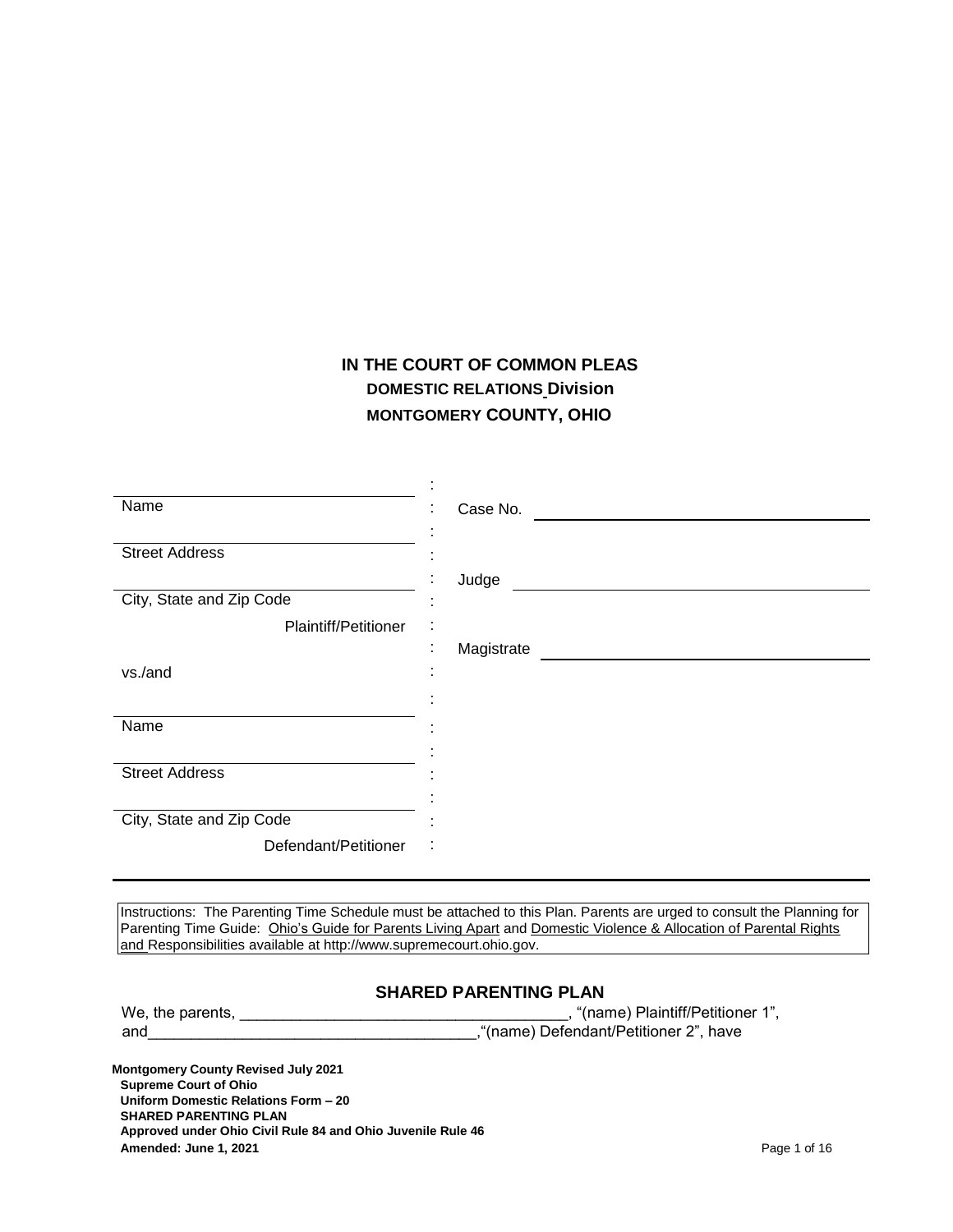$(number)$  child(ren) from the marriage or relationship. Of the child(ren), (number) is/are emancipated adult(s) and not under any disability, and the following (number) child(ren) are minor child(ren) and/or mentally or physically disabled child(ren) incapable of supporting or maintaining themselves (name and date of birth of each child):

The parents agree to the care, parenting, and control of their child(ren) as provided in this Shared Parenting Plan.

## **FIRST: PARENTS' RIGHTS**

The parents shall have:

- A. The right to participate in major decisions concerning the child(ren)'s health, social situation, morals, welfare, education, and economic environment.
- B. The right to reasonable telephone contact with the child(ren) when they are with the other parent.
- C. The right to participate in the selection of doctors, psychologists, psychiatrists, hospitals, and other health care providers for the child(ren).
- D. The right to authorize medical, surgical, hospital, dental, institutional, psychological and psychiatric care for the child(ren) and obtain a second opinion regarding medical conditions or treatment. E. The right to be notified in case of an injury to or illness of the child(ren).
- F. The right to be present with the child(ren) at medical, dental and other health-related examinations and treatments, including, but not limited to psychological and psychiatric care.
- G. The right to inspect and receive the child(ren)'s medical and dental records and the right to consult with any treating physician, dentist and/or other health care provider, including but not limited to psychologists and psychiatrists.
- H. The right to consult with school officials concerning the child(ren)'s welfare and educational status, and the right to inspect and receive the child(ren)'s student records to the extent permitted by law.
- I. The right to receive copies of all school reports, calendars of school events, notices of parentteacher conferences, and school programs.
- J. The right to attend and participate in parent-teacher conferences, school trips, school programs, and other school activities in which parents are invited to participate.
- K. The right to attend and participate with the child(ren) in athletic programs and other extracurricular activities.
- L. The right to receive notice of the other parent's intention to relocate.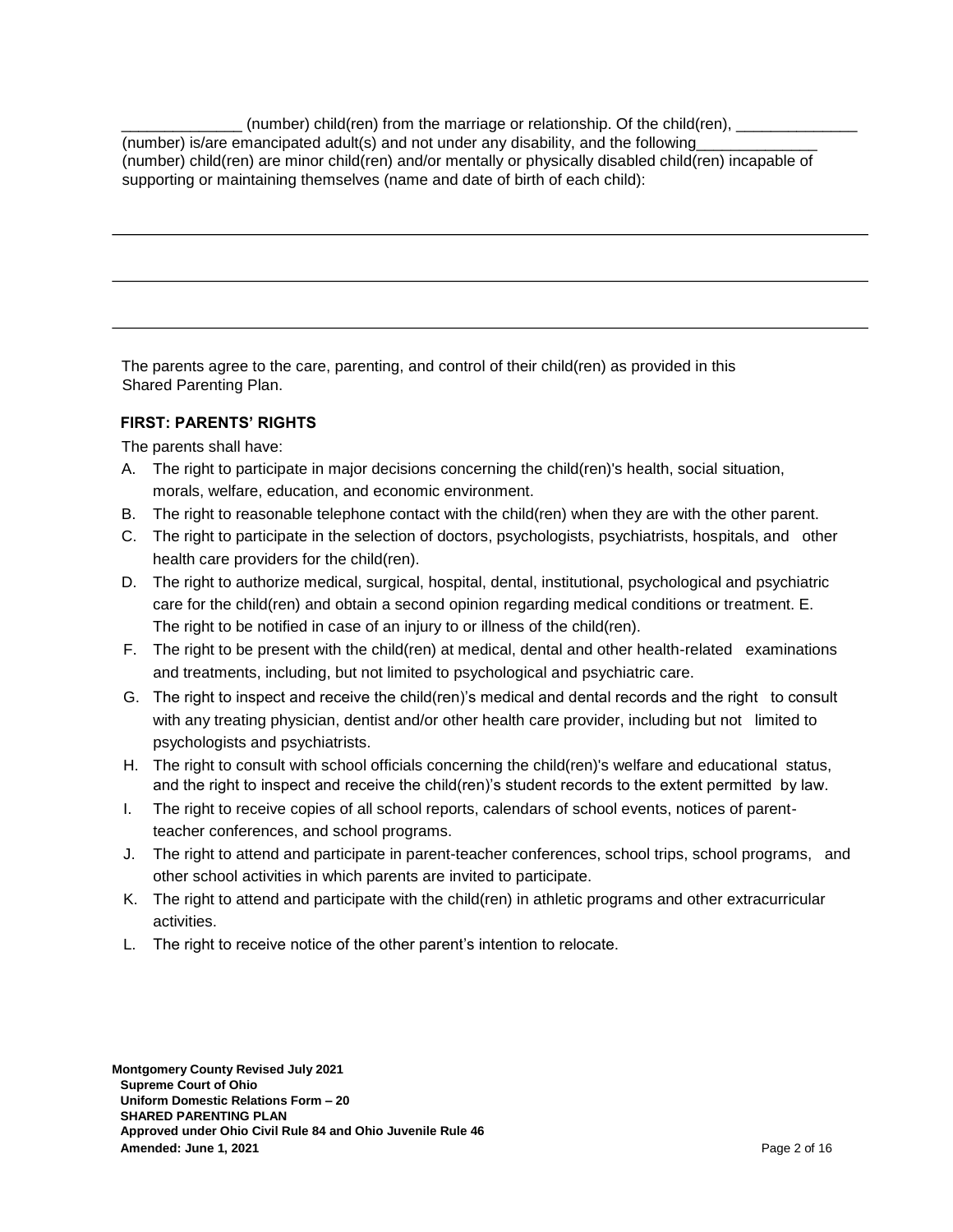# **SECOND: ALLOCATION OF PARENTAL RIGHTS AND RESPONSIBILITIES**

## A. General Responsibilities

Each parent shall take all measures necessary to foster respect and affection between the child(ren) and the other parent. Neither parent shall do anything that may estrange the child(ren) from the other parent, or impair the child(ren)'s high regard for the other parent.

# B. Medical Responsibilities

A parent shall notify the other parent promptly if a child experiences a serious injury, has a serious or chronic illness, or receives treatment in an emergency room or hospital. A parent shall notify the other parent of the emergency, the child's status, locale, and any other pertinent information as soon as practical, but in any event within 24 hours.

The parents shall consult with each other about the child(ren)'s medical care needs and each shall immediately notify the other parent about all major non-emergency medical decisions before authorizing a course of treatment. Parents have a right to know the necessity for treatment, proposed cost, and proposed payment schedule. Each parent may also secure an independent evaluation at the parent's expense to determine the necessity for treatment. If the parties cannot agree regarding a course of treatment, the  $\square$  Plaintiff's/Petitioner 1's  $\square$  Defendant's/Petitioner 2's (select one) decision shall control. The parents shall provide the other with the names and telephone numbers of all health care providers for the child(ren).

C. Both parents have shared parenting of the child(ren) as specified in this Plan. Each parent, regardless of where an individual child is residing at a particular point in time, as specified in this Plan, is the "residential parent", "the residential parent and legal custodian", or the "custodial parent" of that child.

# D. Parenting Time Schedule

Unless otherwise agreed, the parents shall have parenting time with the child(ren) according to the attached Parenting Time Schedule, which shows the times that the child(ren) shall be with each parent on weekdays, weekends, holidays, and vacation times.

(The Parenting Time Schedule must be attached to this Plan.)

# E. School Designation

Plaintiff/Petitioner 1 shall be designated as the residential parent for school attendance and enrollment purposes of the following child(ren):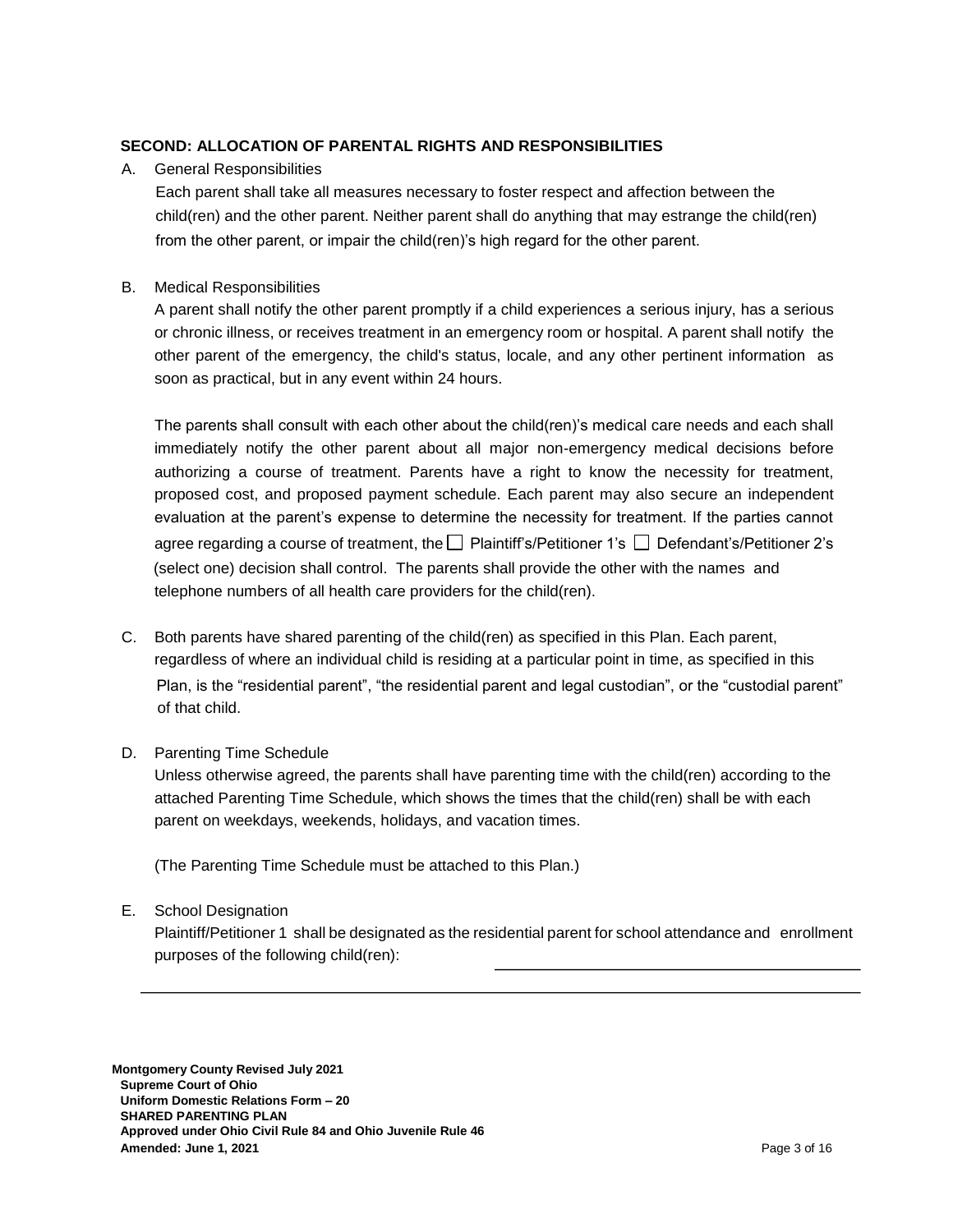Defendant/Petitioner 2 shall be designated as the residential parent for school attendance and enrollment purposes of the following child(ren):

In the event that a change in schools is being considered, after consultation with the other parent:  $\Box$  Plaintiff/Petitioner 1 is authorized to change school placement of the following child(ren):

 $\Box$  Defendant/Petitioner 2 is authorized to change school placement of the following child(ren):

Without a written agreement or court order, neither parent is authorized to change school placement of the following child(ren):  $\qquad \qquad \qquad$ 

F. Other orders:

G. Public Benefits

Plaintiff/Petitioner 1 shall be designated as the residential parent for receipt of public benefits purposes of the following child(ren):

Defendant/Petitioner 2 shall be designated as the residential parent for receipt of public benefits purposes of the following child(ren):

H. This designation of a particular parent as the residential parent for the purposes of determining the school attendance and enrollment of the child(ren) or the receipt of public benefits of the child(ren) does not affect the designation of each parent as the "residential parent," "residential parent and legal custodian," or the "custodial parent of the child(ren)".

**Montgomery County Revised July 2021 Supreme Court of Ohio Uniform Domestic Relations Form – 20 SHARED PARENTING PLAN Approved under Ohio Civil Rule 84 and Ohio Juvenile Rule 46 Amended: June 1, 2021** Page 4 of 16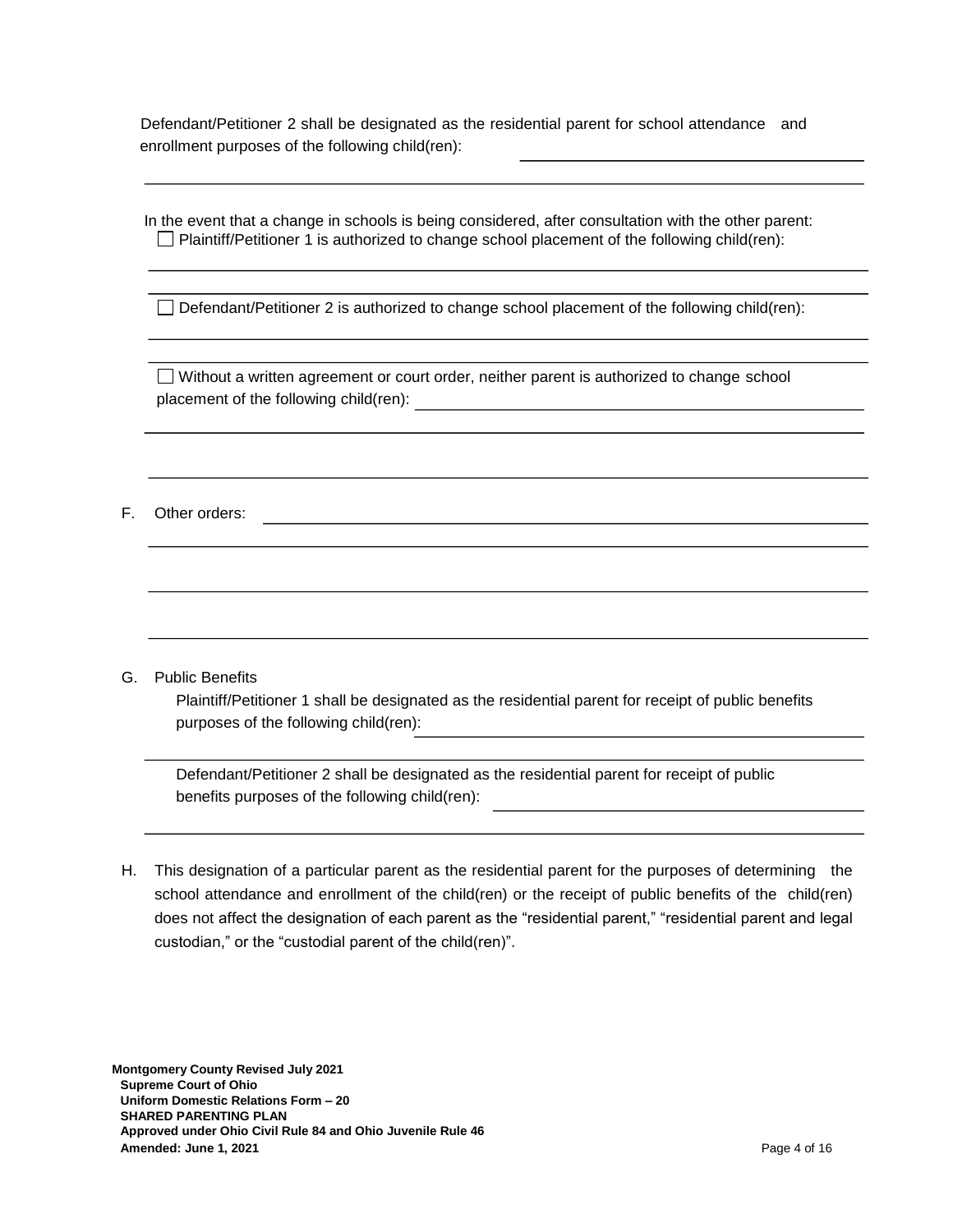I. Transportation (select one):

 $\Box$  Each parent shall be responsible for providing transportation for the child(ren) at the beginning of the parent's parenting period. Each parent shall be responsible for providing transportation for the child(ren) to and from school and activities during the parent's parenting period.

 $\Box$  We agree to the following arrangements for providing transportation for our child(ren) at the beginning, during, or end of a parenting period:

J. Current Address and Telephone Number Plaintiff's/Petitioner 1's current home address and telephone number, including cellular telephone number:

Defendant's/Petitioner 2's current home address and telephone number, including cellular telephone number:

#### K. Relocation Notice

Pursuant to section 3109.051(G) of the Revised Code:

If either of the residential parents intends to move to a residence other than the residence specified in the court order, the parent shall file a notice of intent to relocate with this Court. Except as provided in divisions (G)(2), (3), and (4) of section 3109.051 of the Revised Code, the Court shall send a copy of the notice to the other parent. Upon receipt of the notice, the Court, on its own

**Montgomery County Revised July 2021 Supreme Court of Ohio Uniform Domestic Relations Form – 20 SHARED PARENTING PLAN Approved under Ohio Civil Rule 84 and Ohio Juvenile Rule 46 Amended: June 1, 2021** Page 5 of 16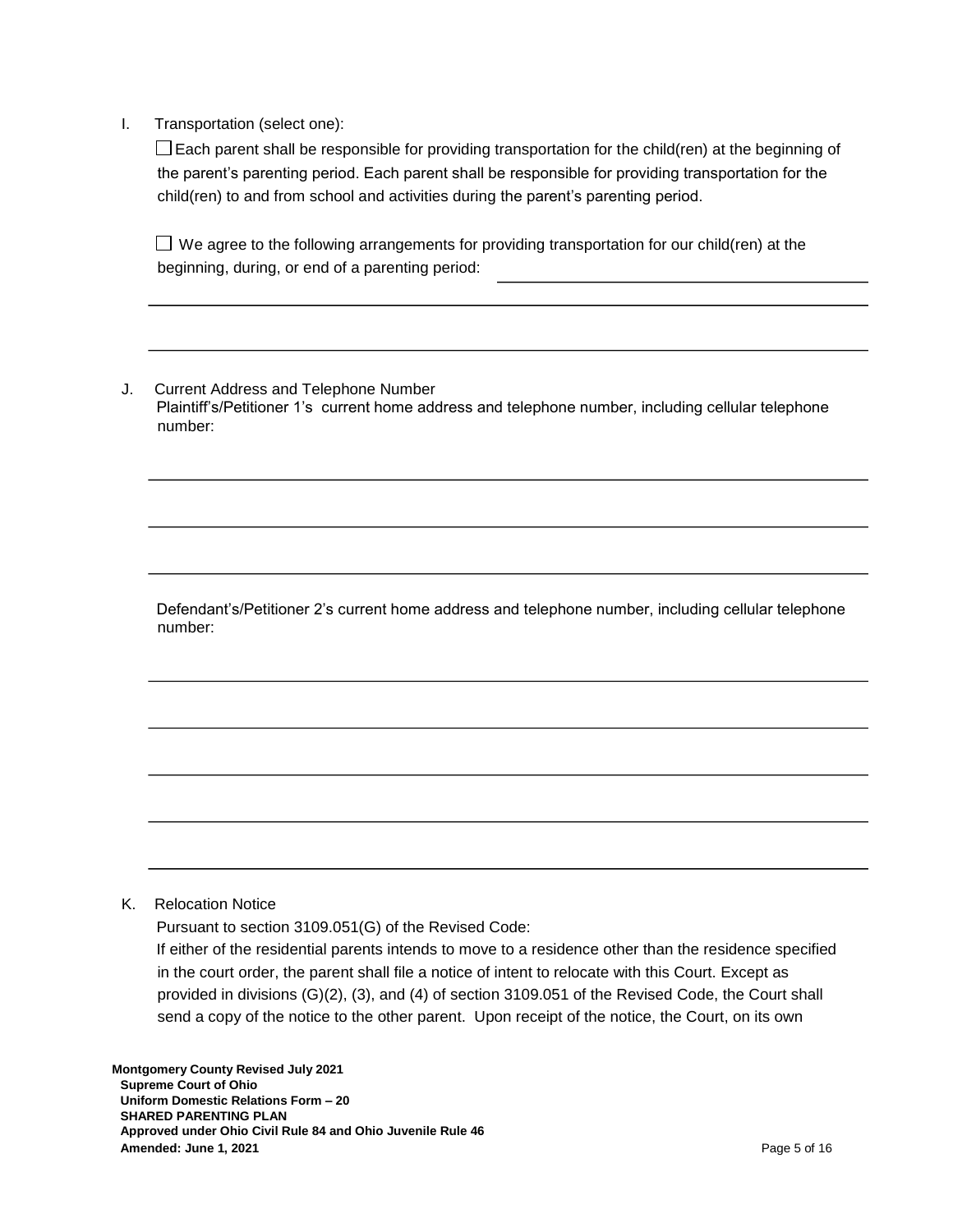motion or the motion of the nonmoving parent, may schedule a hearing with notice to both parents to determine whether it is in the best interests of the child(ren) to revise the parenting time schedule for the child(ren).

Each residential parent shall inform in writing the Court and the other parent of changes in address and telephone, including cellular telephone number, unless otherwise provided by court order.

The relocation notice must be filed with the Court granting the allocation of parental rights and responsibilities (name and address of Court):

#### L. Records Access Notice

Pursuant to sections 3109.051(H) and 3319.321(B)(5)(a) of the Revised Code: Subject to sections 3125.16 and 3319.321(F) of the Revised Code, each parent is entitled to access to any record that is related to the child(ren), under the same terms and conditions as the other parent unless otherwise restricted. Any keeper of a record who knowingly fails to comply with any record order is in contempt of court.

Restrictions or limitations:

 $\Box$  None

Restrictions or limitations to records access are as follows:

#### M. Day Care Access Notice

Pursuant to section 3109.051(I) of the Revised Code:

In accordance with section 5104.11 of the Revised Code, each parent is entitled to access to any day care center that is or will be attended by the child(ren) unless otherwise restricted.

Restrictions or limitations:

None

Restrictions or limitations to day care access are as follows:

N. School Activities Access Notice

Pursuant to section 3109.051(J) of the Revised Code:

**Montgomery County Revised July 2021 Supreme Court of Ohio Uniform Domestic Relations Form – 20 SHARED PARENTING PLAN Approved under Ohio Civil Rule 84 and Ohio Juvenile Rule 46 Amended: June 1, 2021** Page 6 of 16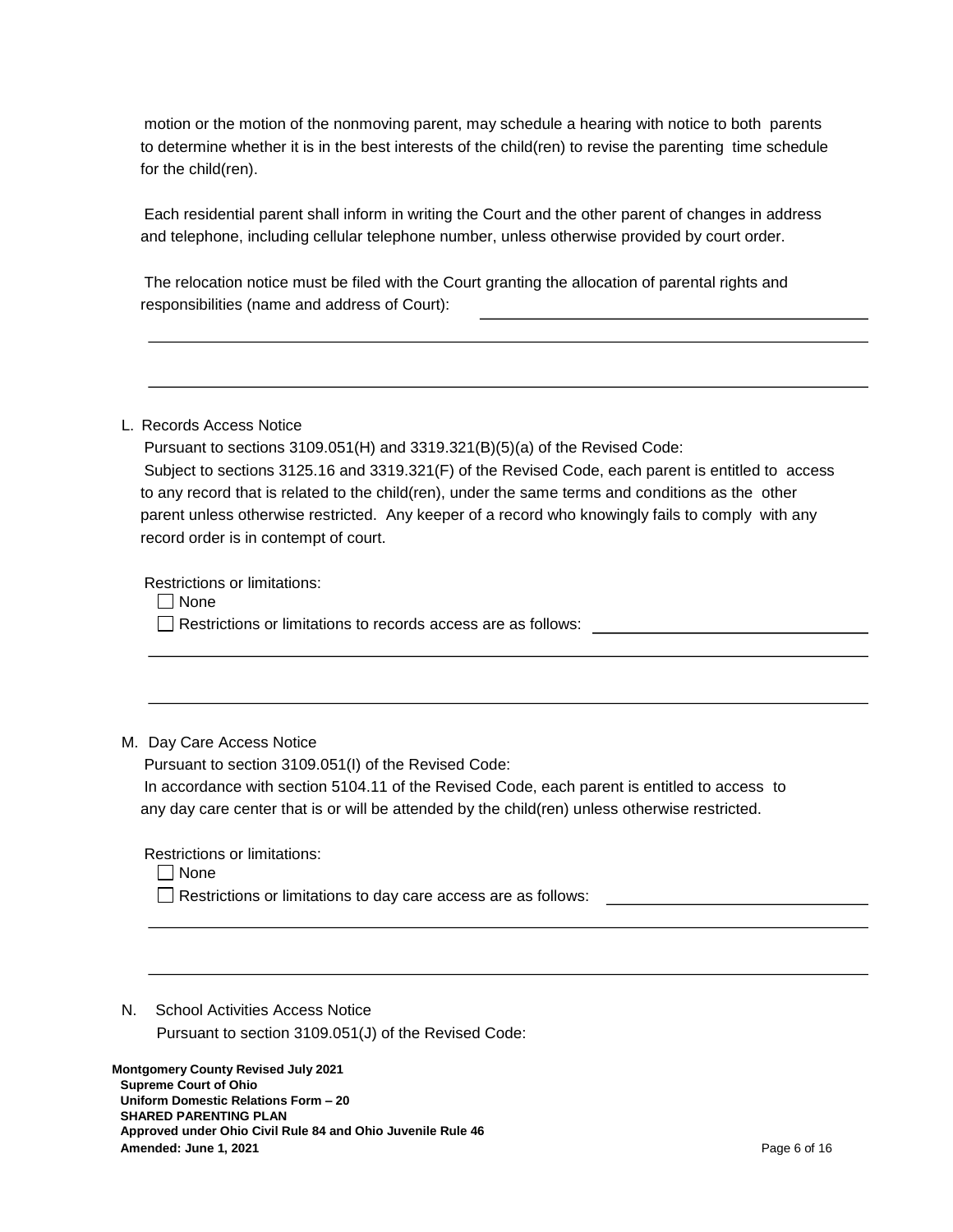Subject to section 3319.321(F), each parent is entitled to access to any student activity that is related to the child(ren) and to which the residential parent is legally provided access, under the same terms and conditions as the residential parent. Any school employee or official who knowingly fails to comply with this school activities access order is in contempt of court.

Restrictions or limitations:

None

 $\Box$  Restrictions or limitations to school activities access are as follows:

## **THIRD: HEALTH INSURANCE COVERAGE.**

As required by law, the parties have completed a Child Support Worksheet, which is attached to and incorporated in this Agreement.

Select one:

- A.  $\Box$  Health Insurance Coverage Available to at Least One Parent
	- 1. Private health insurance coverage is accessible and reasonable in cost through a group policy, contract, or plan to:  $\Box$  Plaintiff's/Petitioner 1's  $\Box$  Defendant's/Petitioner 2's  $\Box$  Both parents.  $\square$  Plaintiff's/Petitioner 1's  $\square$  Defendant's/Petitioner 2's  $\square$  Both parents shall provide private health insurance coverage for the benefit of the child(ren).
	- 2. If both parents are ordered to provide private health insurance coverage for the benefit of the child(ren),  $\Box$  Plaintiff's/Petitioner 1's  $\Box$  Defendant's/Petitioner 2's health insurance plan shall be considered the primary health insurance plan for the child(ren).
	- 3. The parent required to provide private health insurance coverage shall provide proof of insurance to the <u>County County Child Support Enforcement Agency</u> (CSEA) and the other parent.
	- 4. Both parents shall cooperate in the preparation of insurance forms to obtain reimbursement or payment of expenses, as applicable. A copy of medical bills must be submitted to the party holding the insurance and responsible for payment or the other parent within 30 days of receipt.
	- 5. Should the health insurance coverage be cancelled for any reason, the parent ordered to maintain insurance shall immediately notify the other parent and take immediate steps to obtain replacement coverage. Unless the cancellation was intentional, the uncovered expenses shall be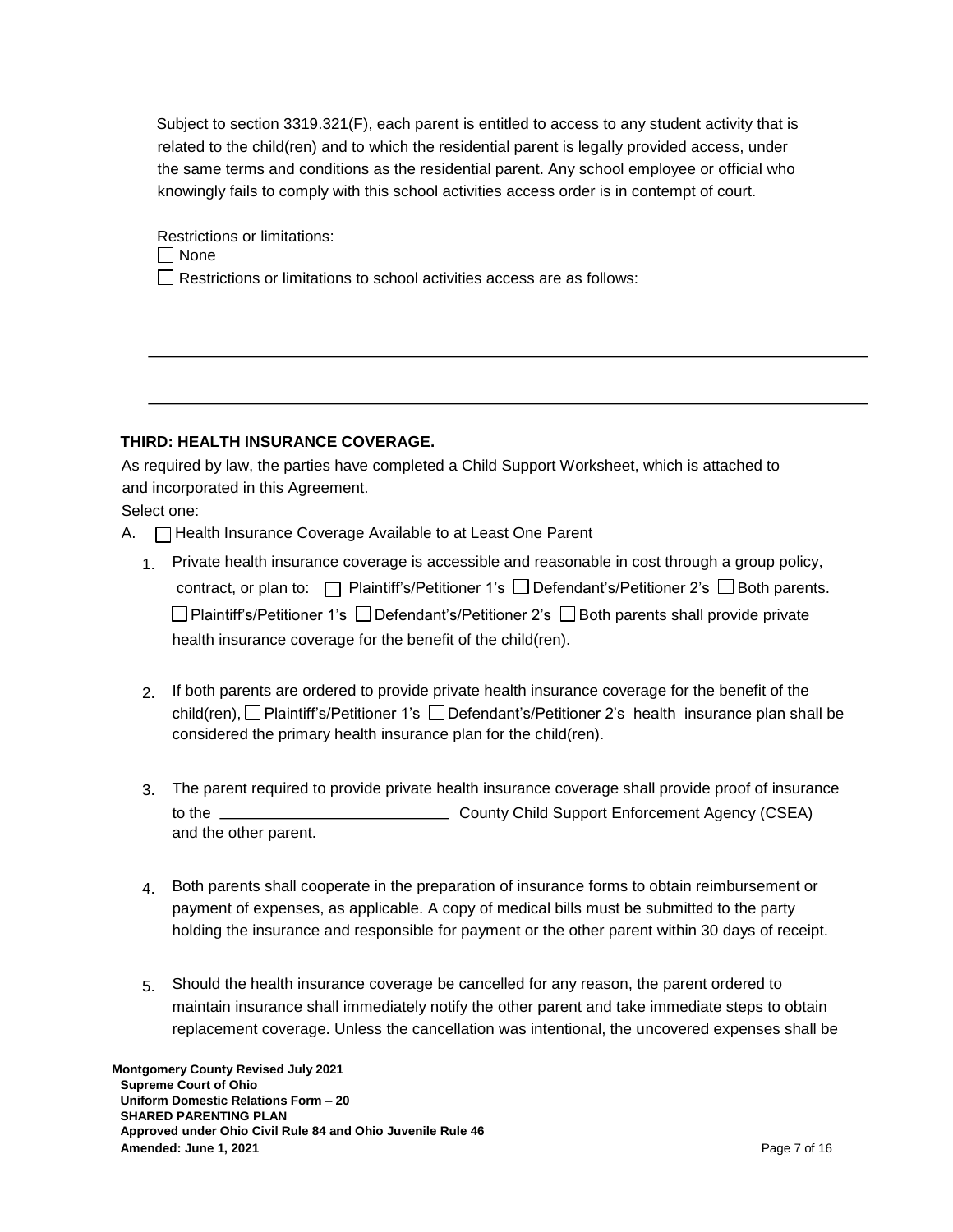paid as provided above. If the cancellation was intentionally caused by the parent ordered to maintain insurance coverage, that parent shall be responsible for all medical expenses that would have been covered had the insurance been in effect.

- B. **Health Insurance Coverage Unavailable to Either Parent** 
	- 1. Private health insurance coverage is **not** accessible and reasonable in cost through a group policy, contract, or plan to either parent.
	- 2. If private health insurance coverage becomes available to either parent at reasonable cost, The parent will immediately obtain the insurance, notify the other parent and the County CSEA, and submit to the other parent proof of insurance, insurance forms, and an insurance card. The CSEA shall determine whether the cost of the insurance is of sufficient amount to justify an administrative review of the amount of child support payable. In the event an administrative review is warranted, one shall be conducted.
- C. Division of Uninsured Expenses
	- 1. Each parent (obligor and obligee) shall share responsibility in uninsured medical expenses Incurred for a child during a calendar year that exceeds the total cash medical support amount (\$388.70 per child) owed by the parents during that year in amounts equal to that parent's Percentage of income percentage of total income found on Line 17 of the Child Support Computation Worksheet % Obligor and % Obligee unless otherwise

agreed as follows:

Other orders regarding payment of uninsured medical expenses:

- 2 The parent incurring the expenses shall provide the other parent the original or copies of all medical bills, and Explanation of Benefits (EOB), if available, within 30 days of the date on the bill or EOB, whichever is later, absent extraordinary circumstances. The other parent shall, within 30 days of receipt of the bill, reimburse the parent incurring the expenses or pay directly to the health care provider that parent's percentage share of the bill as shown above.
- D. Other Important Information about Medical Records and Expenses
	- 1. Each party shall have access to all medical records of the child(ren) as provided by law.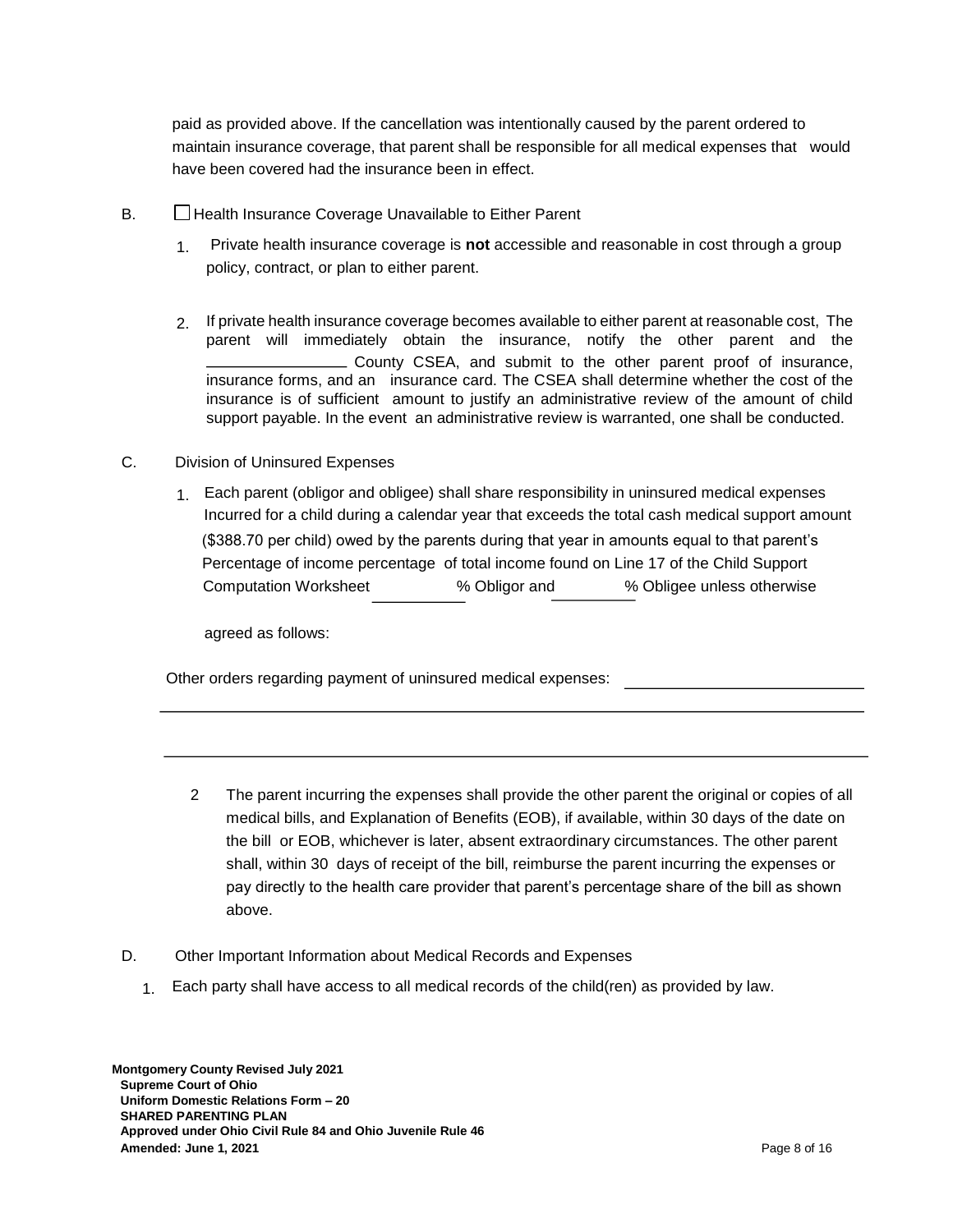2. The term "medical expense" or "medical records" shall include but not be limited to medical, dental, orthodontic, optical, surgical, hospital, major medical, psychological, psychiatric, outpatient, doctor, therapy, counseling, prosthetic, and/or all other expenses/records including preventative health care expenses/records related to the treatment of the human body and mind.

## **FOURTH: CHILD SUPPORT**

As required by law, the parties have completed a Child Support Worksheet, which is attached to and incorporated in this Agreement.

A. Child Support Amount

 $\Box$  Plaintiff/Petitioner 1 $\Box$  Defendant/Petitioner 2, the Obligor, shall pay a total current

child support obligation in the amount of  $\frac{2}{3}$  per month which includes child support, cash medical support, and processing fee as found on the last line of the Child Support Computation Worksheet.

# B. Additional Child Support Information

Each parent will be responsible for a cash medical obligation to be applied towards ordinary medical expenses for the child(ren) of the order in each household. The annual cash medical amount is \$388.70 per child for each child of the order. Any medical expenses over \$388.70 per year will be considered extraordinary medical expense to be shared in amounts equal to that parent's percentage of income percentage of total income found on Line 17 of the Child Support Computation Worksheet % Obligor and % Obligee, unless otherwise agreed as follows:

#### C. Child Support Payment

 The child support payment (including cash medical support, if any) plus a 2% processing charge shall commence on and shall be paid to the Ohio Child Support Payment Center, P. O. Box 182372, Columbus, Ohio 43218-2372, as administered through County Child Support Enforcement Agency (CSEA) by income withholding at Obligor's place of employment or from nonexempt funds on deposit at a financial institution.

D. Deviation of Child Support Amount

The child support amount agreed upon is different than the amount calculated on the attached Child Support Worksheet because the amount calculated on the Worksheet would be unjust or inappropriate and would not be in the best interests of the child(ren) for the following reason(s) as provided in R.C. 3119.22, 3119.23, 3119.24 and shall be adjusted as follows:

 $\Box$  Special and unusual needs of the child(ren) as follows: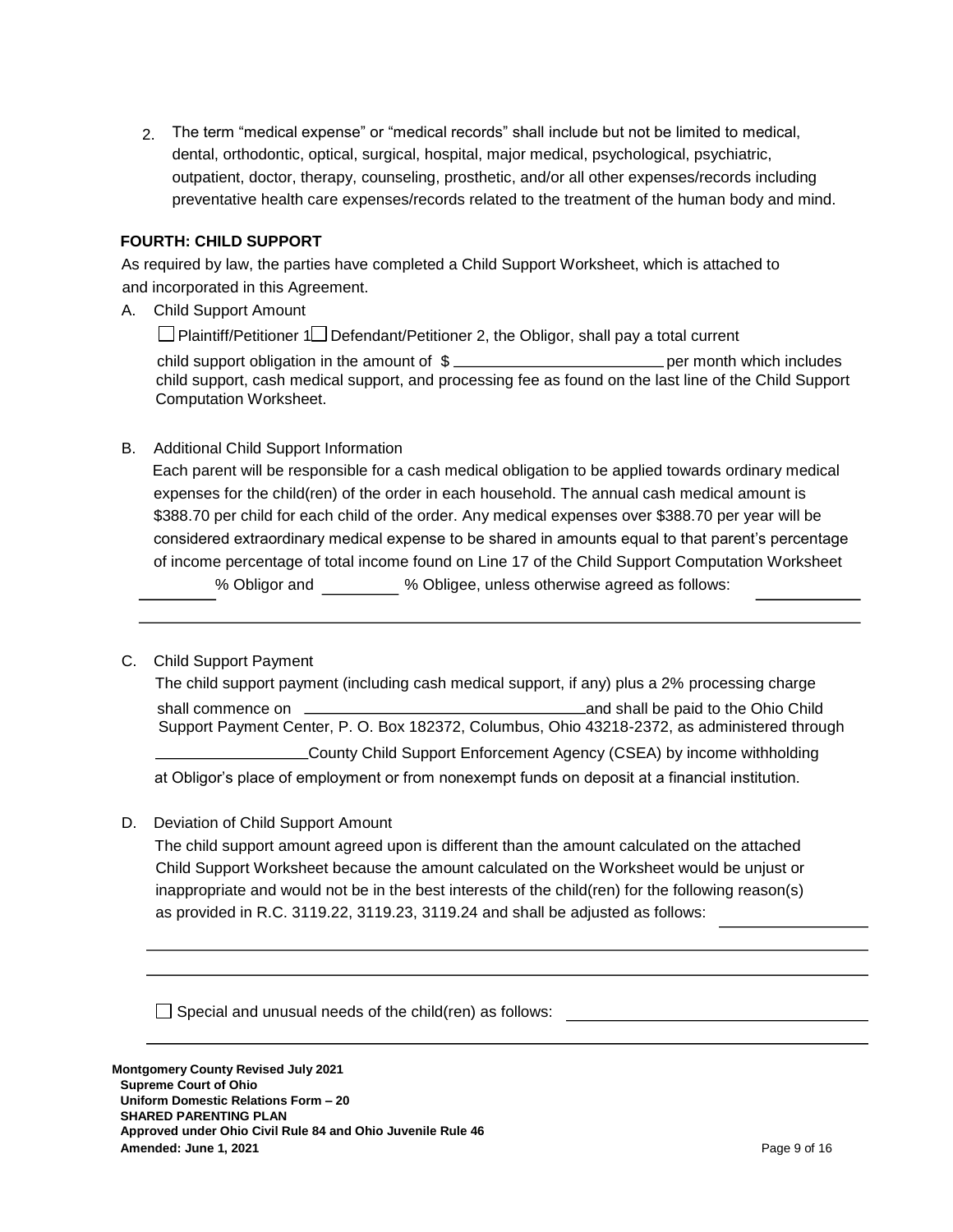| Extraordinary obligations for child(ren) or obligations for handicapped child(ren) who is/are not  |
|----------------------------------------------------------------------------------------------------|
| stepchild(ren) and who are not children from the marriage or relationship that is the basis of the |
| immediate child support determination as follows:                                                  |

□ Other court-ordered payments as follows:

 $\mathbf{I}$ 

 $\Box$  The Obligor obtained additional employment after a child support order was issued to support a second family as follows:

 $\Box$  Extended parenting time or extraordinary costs associated with parenting time, provided that this division does not authorize and shall not be construed as authorizing any deviation from the schedule and the applicable worksheet, through the line establishing the actual annual obligation, or any escrowing, impoundment, or withholding of child support because of a denial of or interference with a right of parenting time granted by court order as follows:

□ The financial resources and the earning ability of the child(ren) as follows: □

Disparity in income between parents or households as follows:

 $\Box$  Benefits that either parent receives from remarriage or sharing living expenses with another person as follows:

 $\Box$  The amount of federal, state, and local taxes actually paid or estimated to be paid by a parent or both of the parents as follows:

**Montgomery County Revised July 2021 Supreme Court of Ohio Uniform Domestic Relations Form – 20 SHARED PARENTING PLAN Approved under Ohio Civil Rule 84 and Ohio Juvenile Rule 46 Amended: June 1, 2021 Page 10 of 16**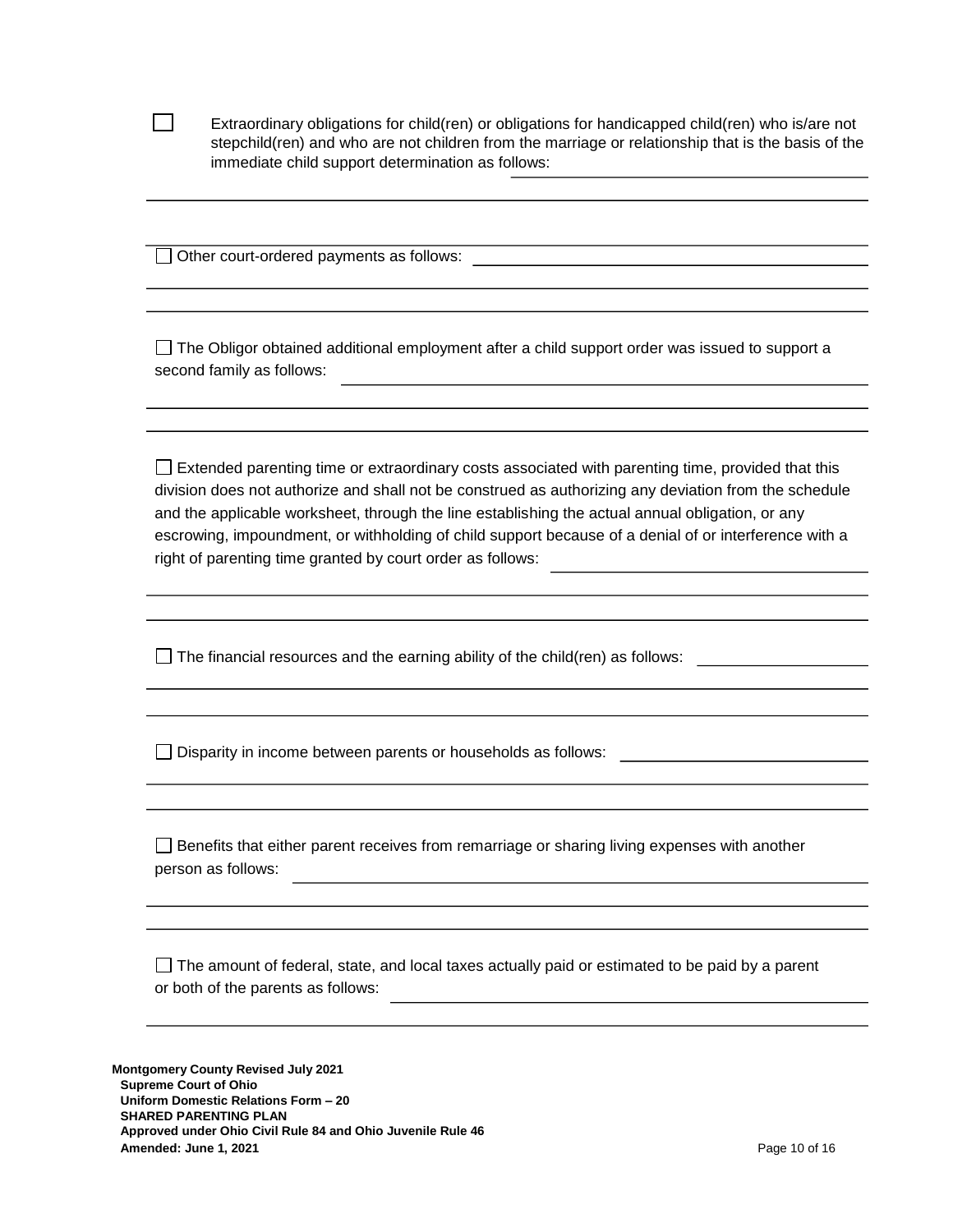$\Box$  Significant, in-kind contributions from a parent, including, but not limited to, direct payment for lessons, sports equipment, schooling, or clothing as follows:

 $\Box$  The relative financial resources, other assets and resources, and needs of each parent as follows:

 $\Box$  The standard of living and circumstances of each parent and the standard of living the child(ren) would have enjoyed had the marriage continued or had the parents been married as follows:

 $\Box$  The physical and emotional condition and needs of the child(ren) as follows:

 $\Box$  The need and capacity of the child(ren) for an education and the educational opportunities that would have been available to the child(ren) had the circumstances requiring a court order for support not arisen as follows:

 $\Box$  The responsibility of each parent for the support of others as follows:

Any other relevant factor:

**Montgomery County Revised July 2021 Supreme Court of Ohio Uniform Domestic Relations Form – 20 SHARED PARENTING PLAN Approved under Ohio Civil Rule 84 and Ohio Juvenile Rule 46 Amended: June 1, 2021 Page 11 of 16 Page 11 of 16 Page 11 of 16 Page 11 of 16**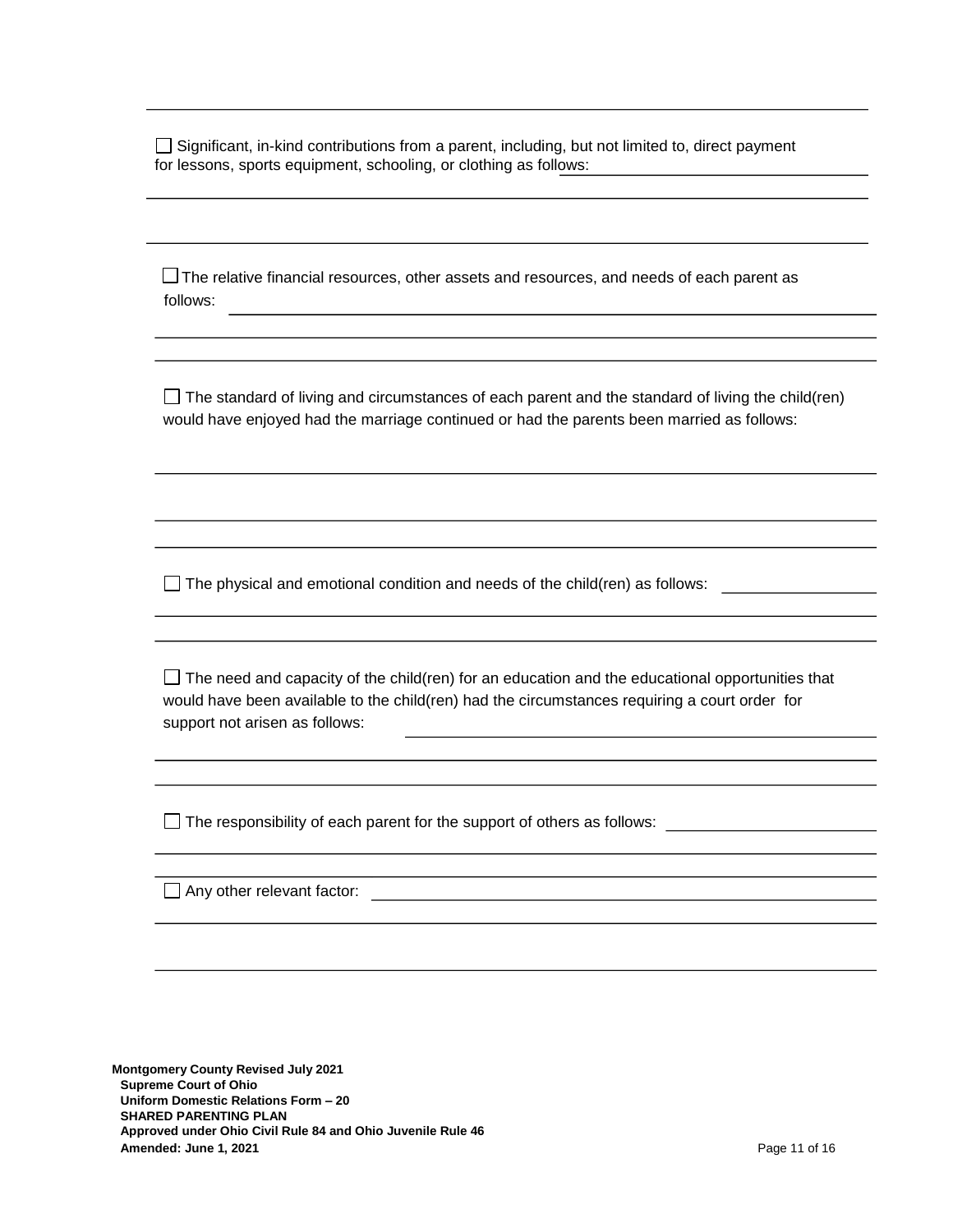E. Duration of Child Support.

The child support order will terminate upon the child's 18<sup>th</sup> birthday unless one of the following circumstances applies:

- The child is mentally or physically disabled and incapable of supporting or maintaining himself or herself.
- The parents have agreed to continue child support beyond the date it would otherwise terminate, as set out below.
- The child continuously attends a recognized and accredited high school on a full-time basis so long as the child has not as yet reached the age of 19 years old. (Under these circumstances, child support will end at the time the child ceases to attend a recognized and accredited high school on a full-time basis or when he or she reaches the age of 19, whichever occurs first.)

This Support Order will remain in effect during seasonal vacation periods until the order terminates. The parents agree that child support will extend beyond the time when it would otherwise end. The terms and conditions of that agreement are as follows:

The parents have (a) child(ren) who is/are mentally or physically disabled and incapable of supporting or maintaining themselves. The name of the child(ren) and the nature of the mental or physical disability are as follows:

- F. Important Child Support Orders and Information Obligee must immediately notify and Obligor may notify the CSEA of any reason for which the support order should terminate. A willful failure to notify the CSEA as required is contempt of court. The following are reasons for termination of the Order:
	- Child's attainment of the age of majority if the child no longer attends an accredited high school on a full-time basis and the support order does not provide for the duty of support to continue past the age of majority
	- Child stops attending an accredited high school on a full-time basis after attaining the age of majority

**Montgomery County Revised August 1, 2019 Supreme Court of Ohio Uniform Domestic Relations Form – 17 SHARED PARENTING PLAN Approved under Ohio Civil Rule 84 and Ohio Juvenile Rule 46 Amended: March 28, 2019 Page 12 of 16**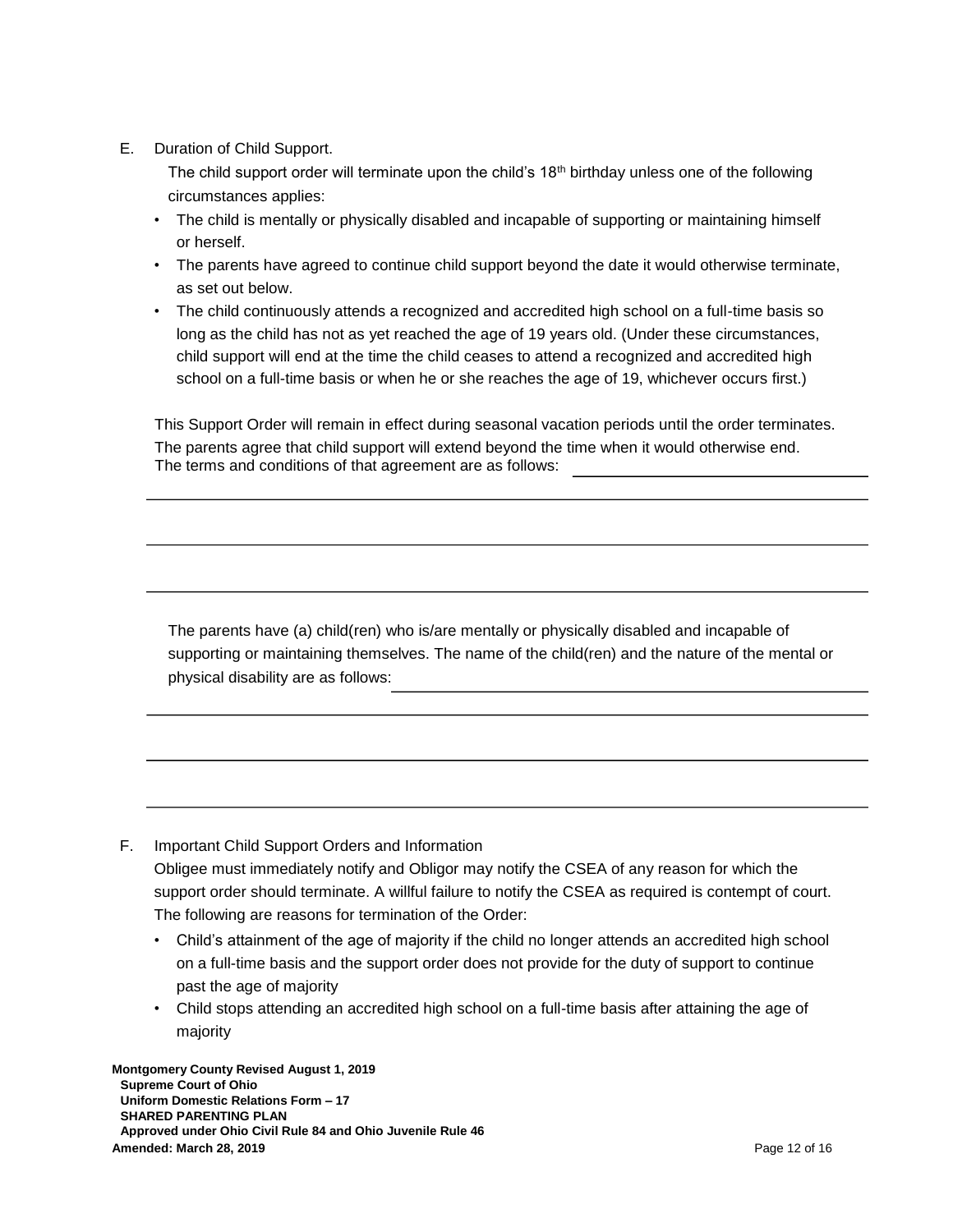- Child's death
- Child's marriage
- Child's emancipation
- Child's enlistment in the Armed Services
- Child's deportation
- Change of legal custody of the child

All support payments must be made through the CSEA or the office of child support in the Ohio Department of Job and Family Services (Child Support Payment Central). Any payment of money not made through the CSEA will be presumed to be a gift, unless the payment is made to discharge an obligation other than support.

All support under this Order shall be withheld or deducted from the income or assets of the Obligor pursuant to a withholding or deduction notice or appropriate order issued in accordance with Chapters 3119., 3121., 3123., and 3125. of the Revised Code or a withdrawal directive issued pursuant to sections 3123.24 to 3123.38 of the Revised Code and shall be forwarded to the Obligee in accordance with Chapters 3119., 3121., 3123., and 3125. of the Revised Code.

The Obligor and/or Obligee required under this Order to provide private health insurance coverage for the child(ren) is also required to provide the other party within 30 days after the issuance of the Order, the following:

- Information regarding the benefits, limitations, and exclusions of the health insurance coverage
- Copies of any insurance form necessary to receive reimbursement, payment, or other benefits under the coverage
- A copy of any necessary health insurance cards

The Health Plan Administrator that provides the private health insurance coverage for the child(ren) may continue making payment for medical, optical, hospital, dental, or prescription services directly to any health care provider in accordance with the applicable private health insurance policy, contract, or plan.

The Obligor and/or Obligee required to provide private health insurance for the child(ren) must designate said child(ren) as dependents under any private health insurance policy, contract, or plan for which the person contracts.

The employer of the person required to provide private health insurance coverage is required to release to the other parent, any person subject to an order issued under section 3109.19 of the Revised Code, or the CSEA, upon written request, any necessary information regarding health insurance coverage, including the name and address of the health plan administrator and any policy, contract, or plan number, and the employer will otherwise comply with all orders and notices issued.

If the person required to obtain private health insurance coverage for the child(ren) subject to this Support Order obtains new employment, the agency shall comply with the requirements of section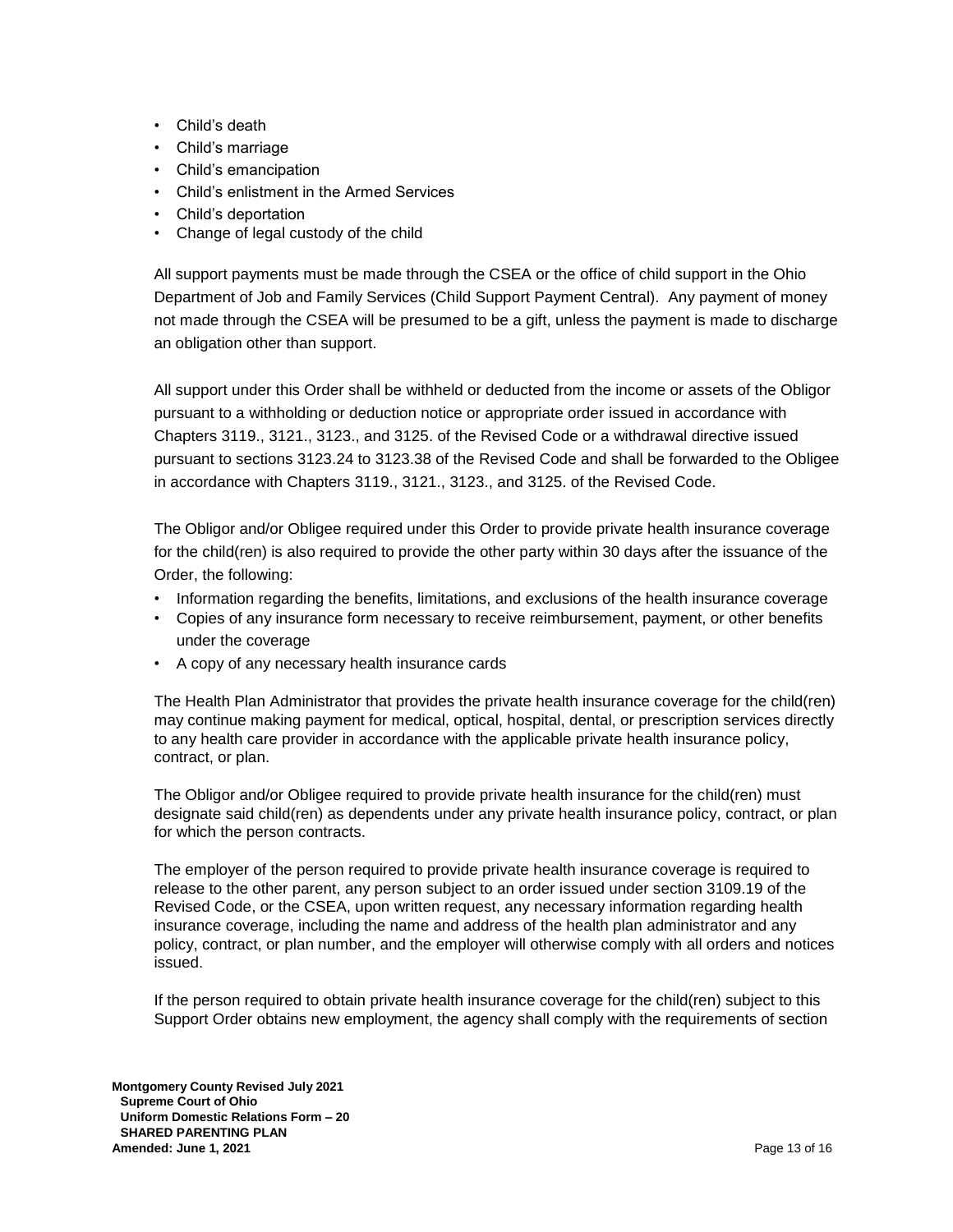3119.34 of the Revised Code, which may result in the issuance of a notice requiring the new employer to take whatever action is necessary to enroll the child(ren) in private health insurance coverage provided by the new employer.

The CSEA may change the financial obligations of the parties to pay child support in accordance with the terms of the court or administrative order and cash medical support without a hearing or additional notice to the parties.

An Obligor that is in arrears in the Obligor's child support obligation is subject to having any federal, state and/or local income tax refund to which the Obligor may be entitled forwarded to the CSEA for payment toward these arrears. Such refunds will continue to be forwarded to the CSEA for payment until all arrears owed are paid in full. If the Obligor is married and files a joint tax return, the Obligor's spouse may contact the CSEA about filing an "Injured Spouse" claim after the Obligor is notified by the Internal Revenue Service that the Obligor's refund is being forwarded to the CSEA.

Pursuant to section 3121.29 of the Revised Code, the parties are notified as follows: **EACH PARTY TO THIS SUPPORT ORDER MUST NOTIFY THE CHILD SUPPORT ENFORCEMENT AGENCY IN WRITING OF HIS OR HER CURRENT MAILING ADDRESS, CURRENT RESIDENCE ADDRESS, CURRENT RESIDENCE TELEPHONE NUMBER, CURRENT DRIVER'S LICENSE NUMBER, AND OF ANY CHANGES IN THAT INFORMATION. EACH PARTY MUST NOTIFY THE AGENCY OF ALL CHANGES UNTIL FURTHER NOTICE FROM THE COURT OR AGENCY, WHICHEVER ISSUED THE SUPPORT ORDER.** 

**IF YOU ARE THE OBLIGOR UNDER A CHILD SUPPORT ORDER AND YOU FAIL TO MAKE THE REQUIRED NOTIFICATIONS, YOU MAY BE FINED UP TO \$50 FOR A FIRST OFFENSE, \$100 FOR A SECOND OFFENSE, AND \$500 FOR EACH SUBSEQUENT OFFENSE. IF YOU ARE AN OBLIGOR OR OBLIGEE UNDER ANY SUPPORT ORDER ISSUED BY A COURT AND YOU WILLFULLY FAIL TO GIVE THE REQUIRED NOTICES, YOU MAY BE FOUND IN CONTEMPT OF COURT AND BE SUBJECTED TO FINES UP TO \$1,000 AND IMPRISONMENT FOR NOT MORE THAN 90 DAYS.** 

**IF YOU ARE AN OBLIGOR OR OBLIGEE AND YOU FAIL TO GIVE THE REQUIRED NOTICES TO THE CHILD SUPPORT ENFORCEMENT AGENCY. YOU MAY NOT RECEIVE NOTICE OF THE CHANGES AND REQUESTS TO CHANGE THE CHILD SUPPORT AMOUNT. HEALTH CARE PROVISIONS. OR TERMINATION OF THE CHILD SUPPORT ORDER. IF YOU ARE AN OBLIGOR AND YOU FAIL TO GIVE THE REQUIRED NOTICES, YOU MAY NOT RECEIVE NOTICE OF THE FOLLOWING ENFORCEMENT ACTIONS AGAINST YOU: IMPOSITION OF LIENS AGAINST YOUR PROPERTY; LOSS OF YOUR PROFESSIONAL OR OCCUPATIONAL LICENSE, DRIVERS LICENSE, OR RECREATIONAL LICENSE; WITHHOLDING FROM YOUR INCOME;** 

**Montgomery County Revised July 2021 Supreme Court of Ohio Uniform Domestic Relations Form – 20 SHARED PARENTING PLAN Amended: June 1, 2021 Page 14 of 16**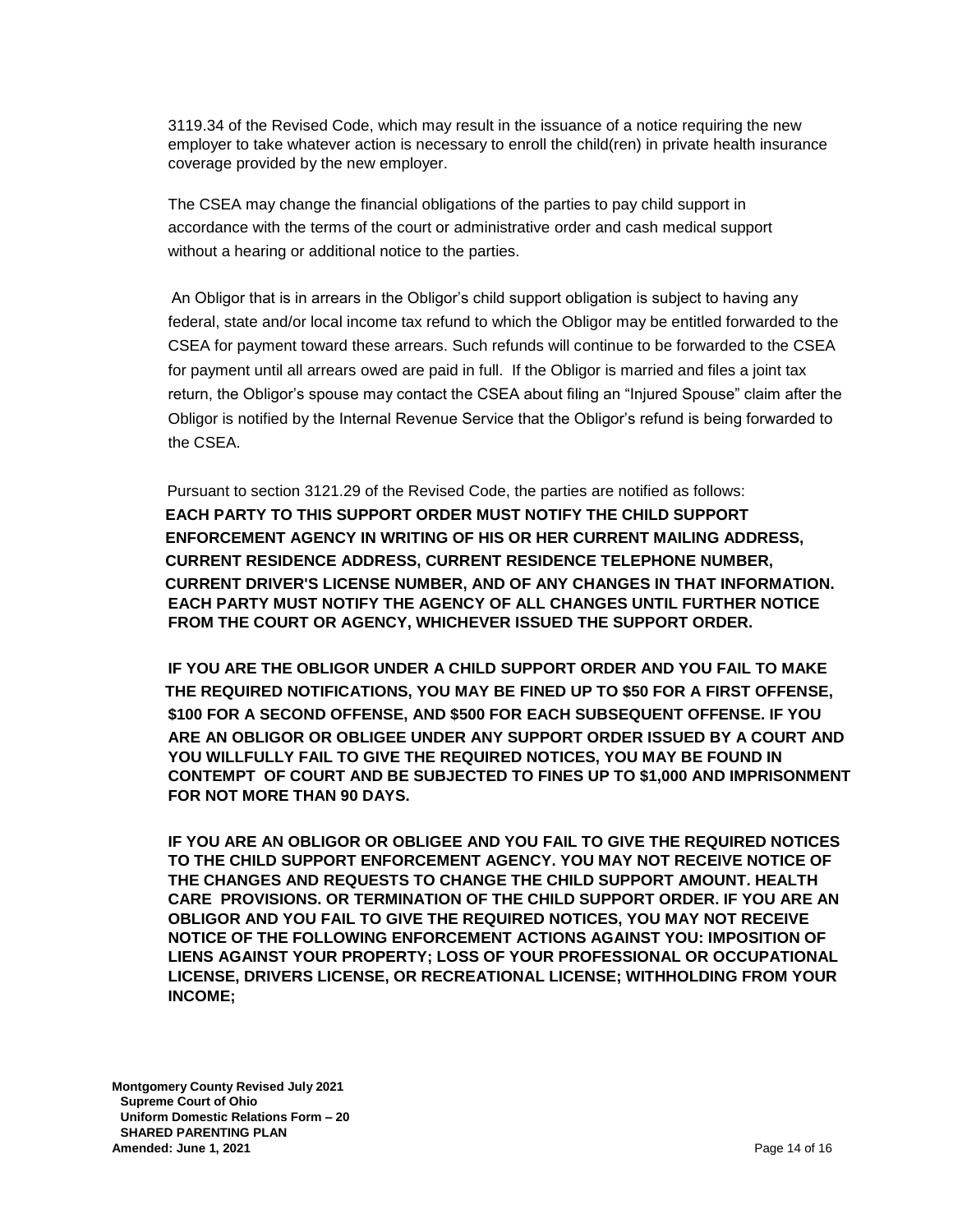# **ACCESS RESTRICTION AND DEDUCTION FROM YOUR ACCOUNTS IN FINANCIAL INSTITUTIONS; AND ANY OTHER ACTION PERMITTED BY LAW TO OBTAIN MONEY FROM YOU TO SATISFY YOUR SUPPORT OBLIGATION.**

G. Payment shall be made in accordance with Chapter 3121. of the Revised Code.

## H. Arrearage

 $\Box$  Any temporary child support arrearage will survive this judgment entry.

Any temporary child support arrearage will not survive this judgment entry.

# **FIFTH: TAX EXEMPTIONS**

Income tax dependency exemptions (check all that apply):

| A. $\Box$ The Plaintiff/Petitioner 1 shall be entitled to claim the following minor child(ren) for all tax           |
|----------------------------------------------------------------------------------------------------------------------|
| purposes for $\square$ even-numbered tax years $\square$ odd-numbered tax years $\square$ all eligible tax years, so |
| long as Plaintiff is substantially current in any child support Plaintiff is required to pay as of                   |
| December 31 of the tax year in question:                                                                             |

 $\Box$  The Defendant/Petitioner 2 shall be entitled to claim the following minor child(ren) for all tax purposes for  $\Box$  even-numbered tax years  $\Box$  odd-numbered tax years  $\Box$  all eligible tax years, so long as Defendant is substantially current in any child support Defendant is required to pay as of December 31 of the tax year in question:

 B.  $\Box$  Other orders regarding tax exemptions (specify):

If a non-residential parent is entitled to claim the child(ren), the residential parent is required to execute and deliver Internal Revenue Service Form 8332, or its successor, together with any other required forms as set out in section 152 of the Internal Revenue Code, as amended, on or before February 15th of the year following the tax year in question, to allow the non-residential parent to claim the child(ren).

## **SIXTH: MODIFICATION**

This Shared Parenting Plan may be modified by agreement of the parties or by the Court.

**Montgomery County Revised July 2021 Supreme Court of Ohio Uniform Domestic Relations Form – 20 SHARED PARENTING PLAN Amended: June 1, 2021 Page 15 of 16**